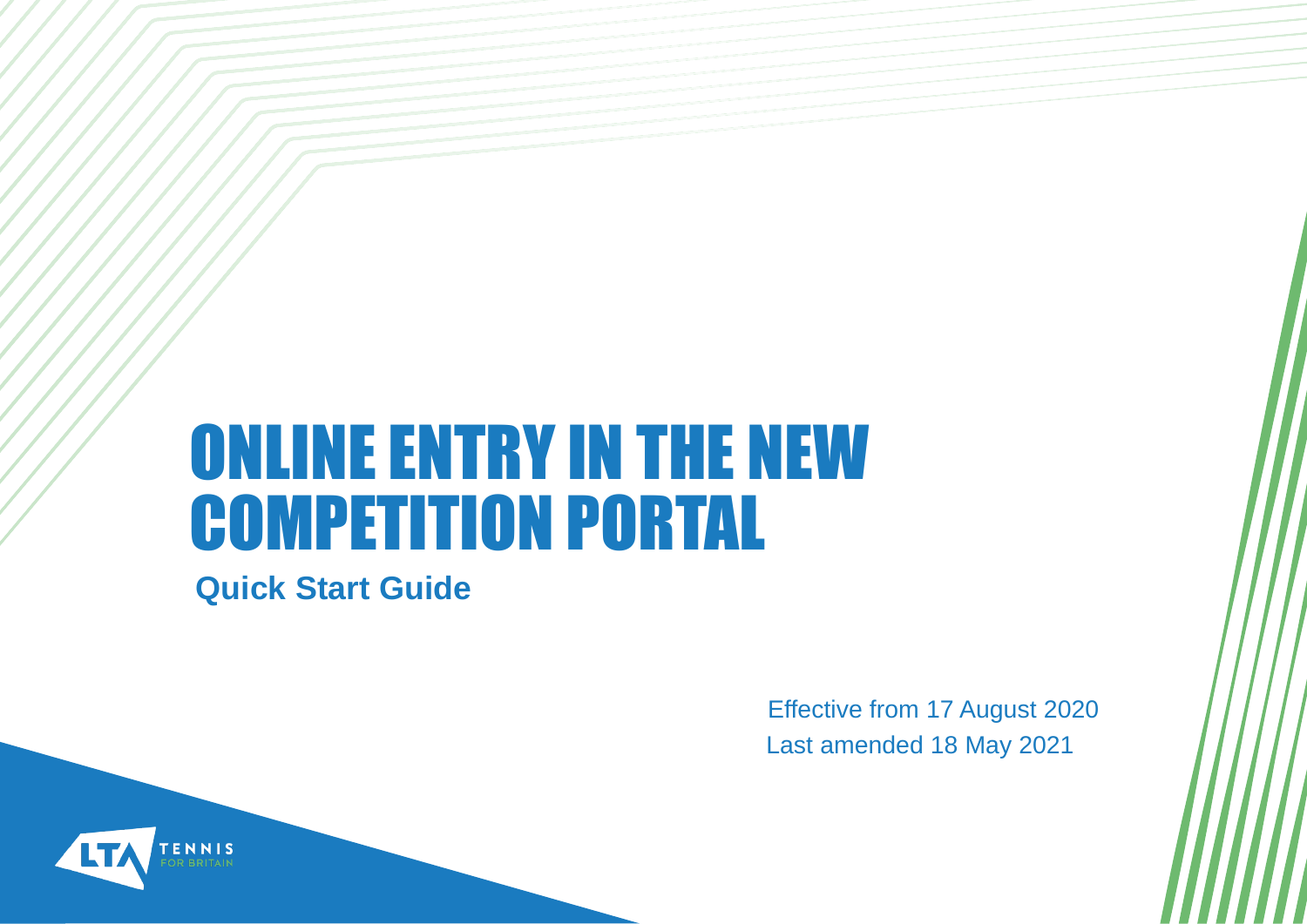#### INTRODUCTION

Welcome to the new Competitions Portal for players and parents which forms part of the LTA Competition Management System.

As part of the LTA's vision to open up tennis to many more people, we are committed to making playing tennis easier and more accessible for anyone, and specifically making it easy for people to find and access tennis competitions. The new competition management system is one of a series of improvements we are making for competitions, including the introduction of the world tennis number, competition age group changes, and the development of new products such as LTA Youth Box Leagues.

We've partnered with Visual Reality, leaders in the competition technology market, to launch our new Competition Management system which is now live for players to search and enter competitions being staged from 1 September 2020. The current system will remain in place for you to find and enter any competitions taking place up to the end of August 2020.

The new system will do everything the current one does, but be more reliable, robust and faster, ultimately improving your experience of finding and entering a competition. New features include:

- A personalised player homepage with details of the tournament you've entered, player statistics, tournaments and leagues all in one place for you to view
- Ability to 'favourite' tournaments and leagues you're interested in as well as following other players and your venue
- Single sign-on across LTA platforms to login with one username and password and navigate between websites

We hope this quick start guide which show you the features of the Competitions Portal. Further information including FAQs and How to Videos can we found at [www.LTA.org.uk/CompetitionsPortalSupport.](http://www.lta.org.uk/CompetitionsPortalSupport)

#### **LTA Competition Support**

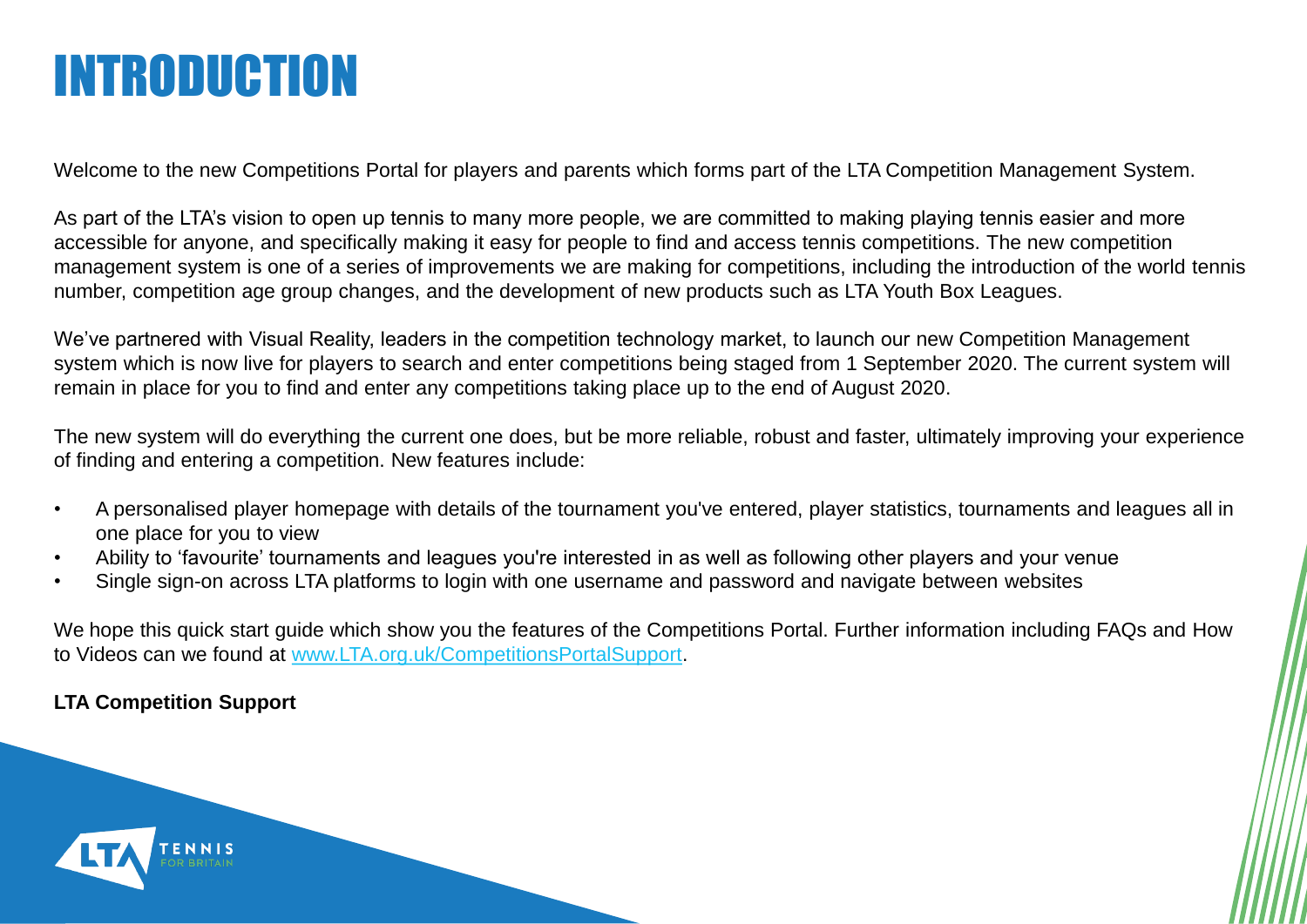## ACCESSING THE COMPETITION PORTAL

The existing Tournament Software website has been upgraded and rebranded to become the new **Competitions Portal** (**[competitions.lta.org.uk](https://competitions.lta.org.uk/)**). It will be a one-stop-shop to search for and entering competitions as well as seeing the draws and schedule for competitions as well.

Access the Competitions Portal at [competitions.lta.org.uk](https://competitions.lta.org.uk/) then select Log in on the top right hand corner.





**1**

Select the LTA Member Login option and follow the steps outlined in the following [guide](https://www.lta.org.uk/globalassets/officiate--volunteer/documents/cms-support/qsg-sso-claiming-your-account.pdf).





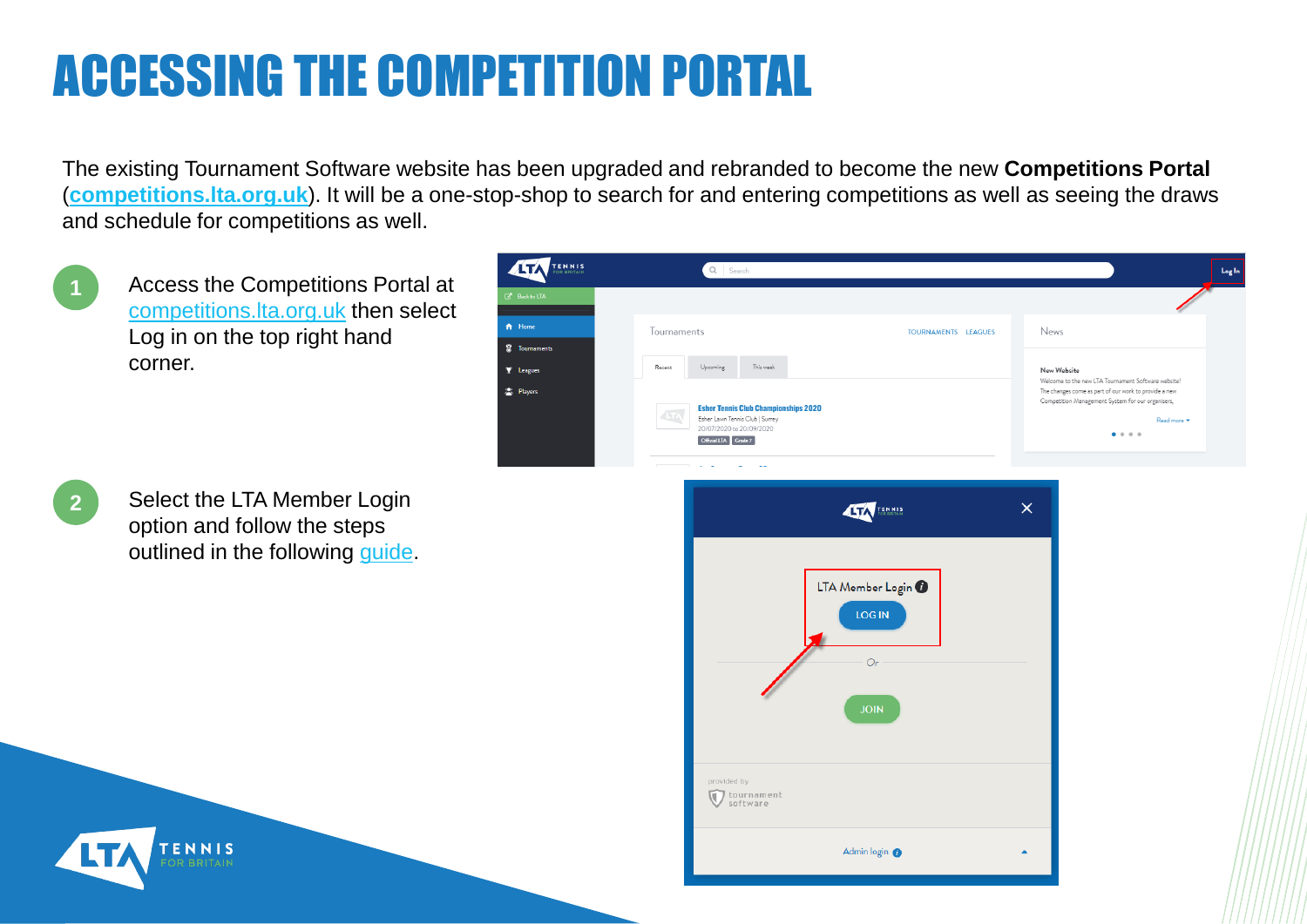## FINDING A COMPETITION

To see the list of all **1 2**available competitions select **Tournaments** on the left hand side

| <b>ATA</b><br><b>TENNIS</b> |                     |
|-----------------------------|---------------------|
| Q,<br><b>Back to LTA</b>    |                     |
| Home<br>A                   | My profile          |
| 8<br>Tournaments            |                     |
| Leagues<br>7                |                     |
| 滲<br>Players                |                     |
| LTA                         |                     |
|                             | <b>TOTAL</b>        |
|                             | Win-Loss            |
|                             | Career<br>0/0(0)    |
|                             | This year<br>0/0(0) |
|                             |                     |



Use the **Quick Search** options, **Search Bar (**by tournament name or tournament code) or the **Advanced Search** option to find competitions close to you**.**

|                                 |                                                                      |                    | or auickly to |                   |                              |                                        |
|---------------------------------|----------------------------------------------------------------------|--------------------|---------------|-------------------|------------------------------|----------------------------------------|
| <b>British Tour</b>             | Weeklong                                                             | One day tournament | Padel         | <b>Disability</b> | This week                    | Entry open                             |
|                                 | <b>Closing Soon</b>                                                  |                    |               |                   | Advanced search              |                                        |
|                                 |                                                                      |                    |               |                   |                              |                                        |
| 0 Results                       |                                                                      |                    |               |                   | Filters <sup>2</sup><br>Date | RESET                                  |
| From 08/07/2020 to 22/07/2021 X | Weeklong $\times$                                                    |                    |               |                   | From<br>08/07/2020<br>to     | $\blacktriangledown$<br>$\checkmark$   |
|                                 | No results Choose a larger date range or delete one or more filters. |                    |               |                   | 22/07/2021                   |                                        |
|                                 |                                                                      |                    |               |                   | Location<br>Postal code      | radius<br>$\times$ $\star$<br>$+10$ mi |
|                                 |                                                                      |                    |               |                   |                              |                                        |

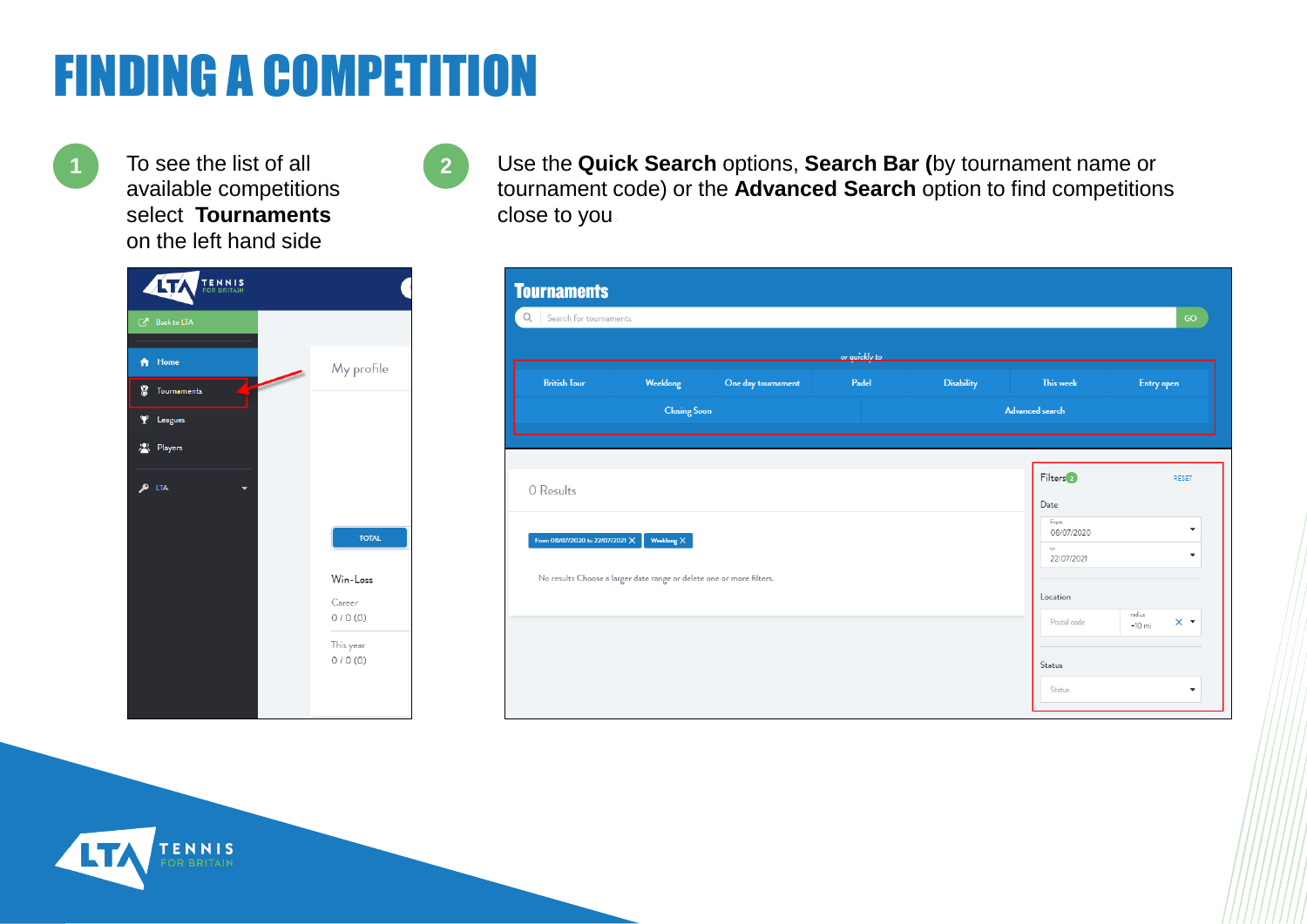#### FAVOURITES

ENNIS

**1** Watchlisted competitions have been replaced by **Favourites**. In order to add a tournament onto your Favourites select the **Favourite** button on the top right hand side of the Overview page. Once selected the Favourite button will illuminate.

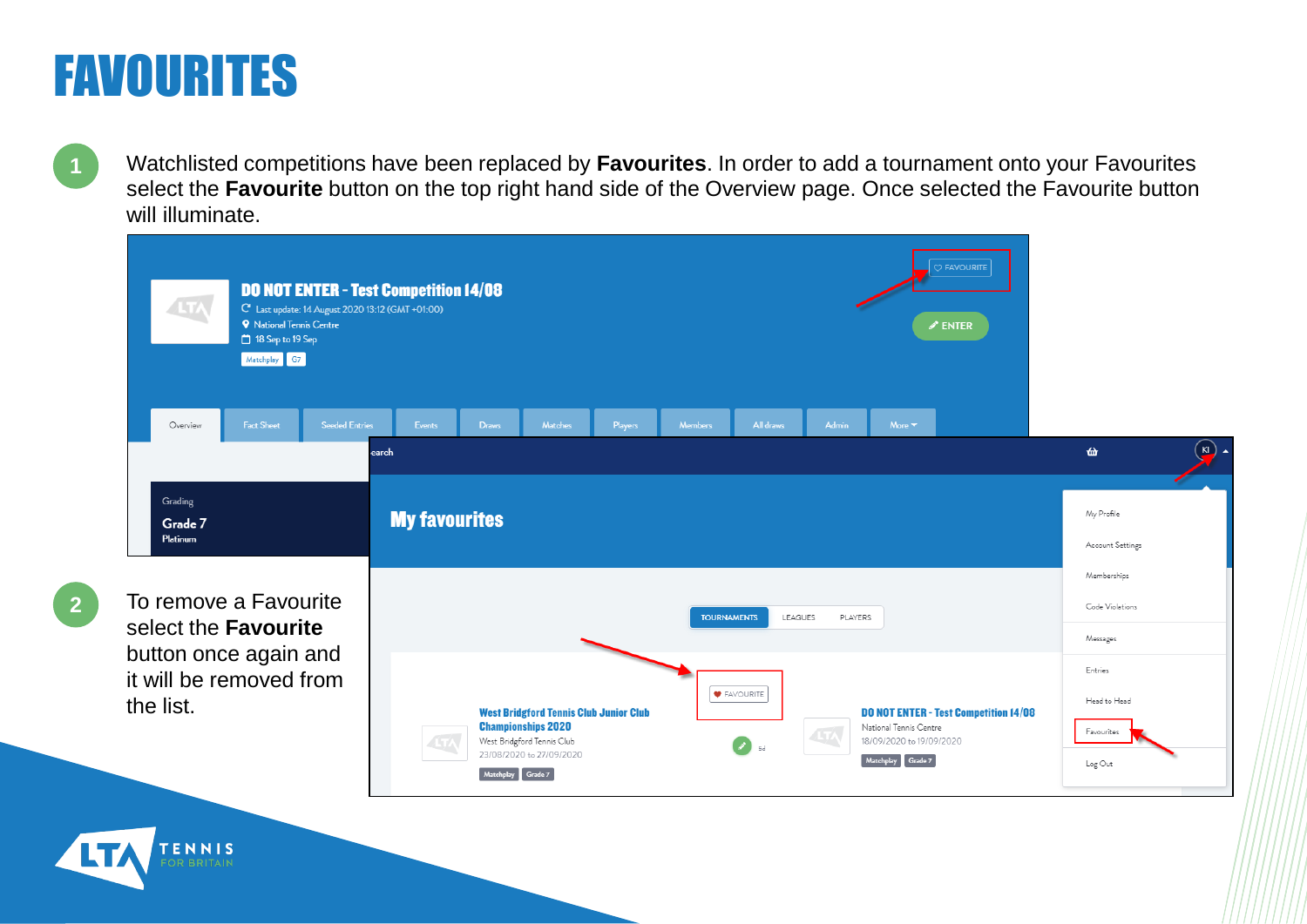#### FACT SHEET

**1**

The Fact Sheet will provide you all key information of the tournament. It can be located next to the Overview page of the specific event. It includes tournament information, event details and regulations.

| <b>DO NOT ENTER - Test Competition 14/08</b>                                        |                                    |                                  |                           | C FAVOURITE         |
|-------------------------------------------------------------------------------------|------------------------------------|----------------------------------|---------------------------|---------------------|
| C Last update: 14 August 2020 13:12 (GMT +01:00)<br><b>9</b> National Tennis Centre |                                    |                                  |                           | $\mathscr{P}$ ENTER |
| 18 Sep to 19 Sep<br>Matchplay G7                                                    |                                    |                                  |                           |                     |
|                                                                                     |                                    |                                  |                           |                     |
| <b>Seeded Entries</b><br>Fact Sheet<br>Overview<br>Events                           | Matches<br><b>Draws</b><br>Players | Members                          | All draws<br><b>Admin</b> | More <b>v</b>       |
|                                                                                     |                                    |                                  |                           |                     |
|                                                                                     |                                    |                                  |                           |                     |
| Fact Sheet                                                                          |                                    |                                  |                           |                     |
|                                                                                     |                                    |                                  |                           |                     |
| <sup>8</sup> Tournament information Tournament name                                 | <b>DO NOT ENTER - Tes</b>          |                                  |                           |                     |
| Tournament number                                                                   | SUR-20-0331                        | Event Information Womens Singles |                           |                     |
| Tournament start date                                                               | 18/09/2020                         |                                  | Grade                     | Grade 7             |
|                                                                                     | 10/00/2020                         |                                  | Start date                | 18/09/2020          |
|                                                                                     |                                    |                                  | End date                  | 19/09/2020          |
| The Event Information section                                                       |                                    |                                  | Closing deadline          | 16/08/2020 13:18    |
| 2 <sub>1</sub><br>will provide useful information                                   |                                    |                                  | Withdrawal deadline       | 18/08/2020 13:18    |
| around the draw, scoring                                                            |                                    |                                  | <b>OAG Priority</b>       | Yes                 |
| format and timing information                                                       |                                    |                                  | Consolation               | Optional            |
|                                                                                     |                                    |                                  | Proposed Draw Size        | 8                   |
|                                                                                     |                                    |                                  | Timings                   | $10:00$ start       |
|                                                                                     |                                    |                                  | Entry fee                 | £10.00              |
|                                                                                     |                                    |                                  | Draw Format               | Flimination         |

Scoring Format

FAST<sub>4</sub>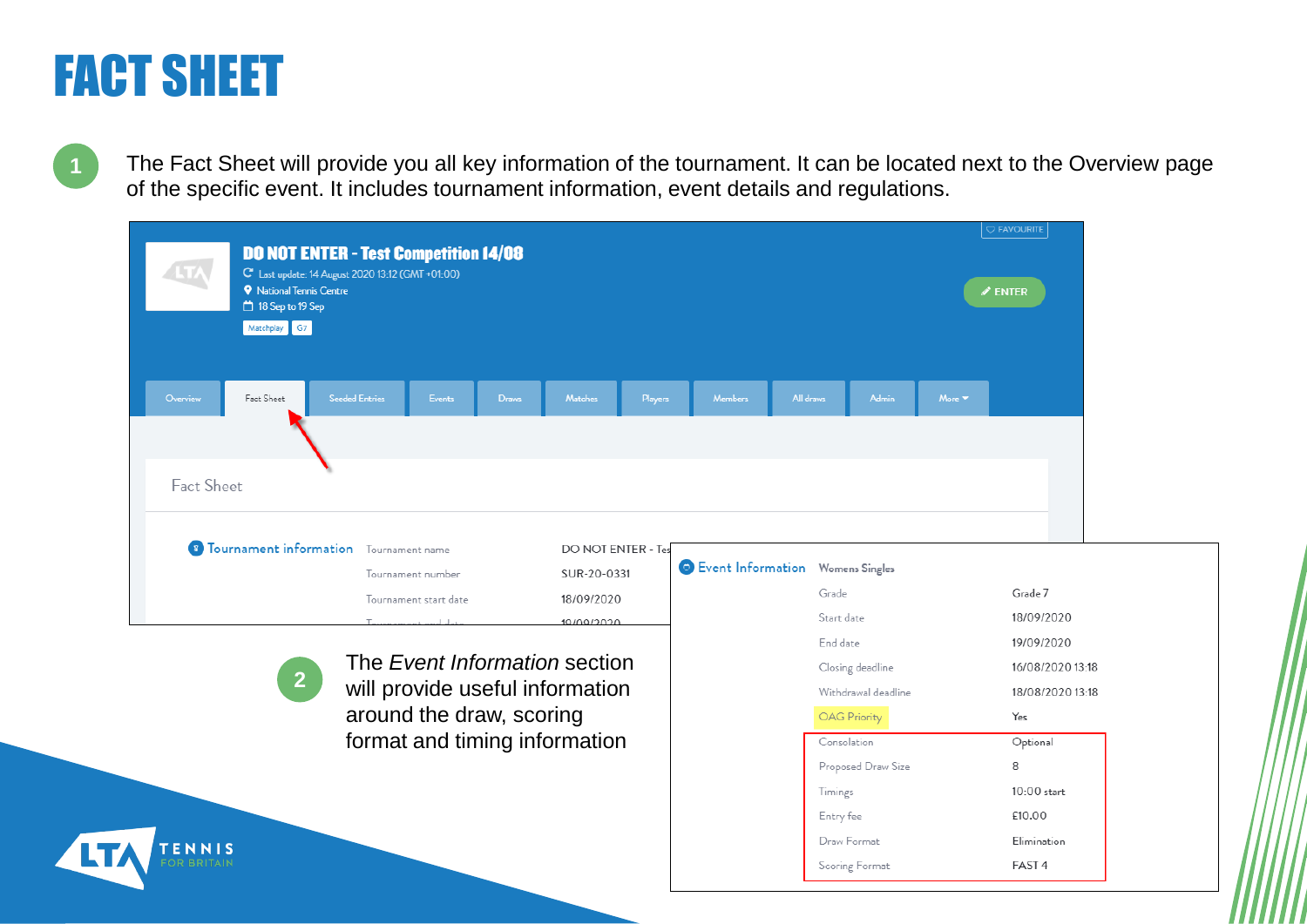**1**

Having selected the competition you wish to enter click the **Online Entry** button

| LTĄ                              |                      |
|----------------------------------|----------------------|
| □ 04/04/2021 to 10/04/2021       | ONLINE ENTRY<br>245d |
| Weeklong<br>Grade 4 Open -18 35+ |                      |
|                                  |                      |

**2**

To change the venue details for this specific entry select the **Change** option

ENNIS

| Enter online                                                                               | <b>INFORMATION</b> |
|--------------------------------------------------------------------------------------------|--------------------|
| Entry and withdrawal until 25/03/2021 10:00                                                |                    |
| K1                                                                                         |                    |
|                                                                                            |                    |
| $My$ details $\bullet$<br>Check if your details are correct, and change them if necessary. |                    |
| Address                                                                                    |                    |
| Address:                                                                                   |                    |
| Postal code:                                                                               |                    |
| City:                                                                                      |                    |
| Country:                                                                                   |                    |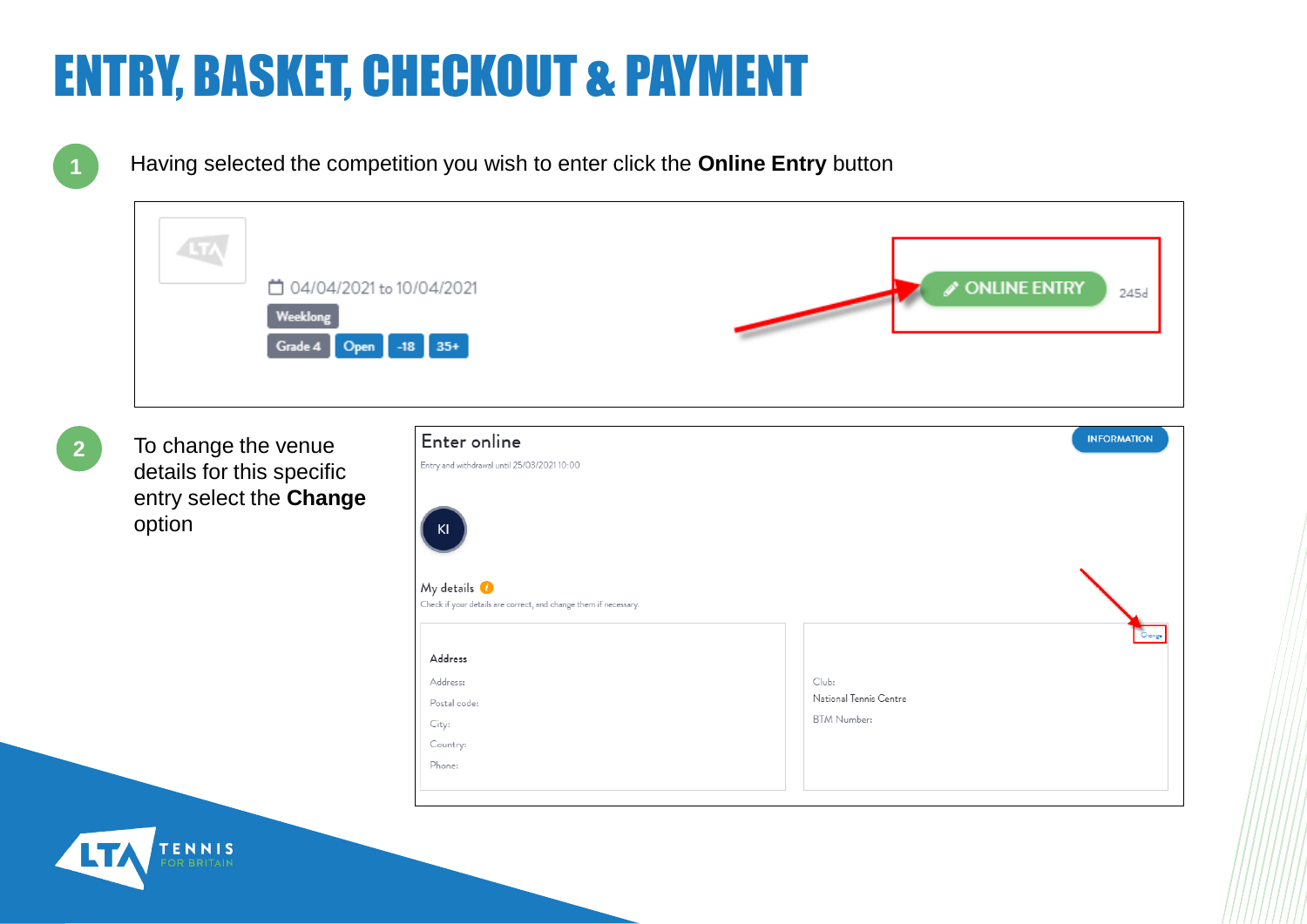Select the events you would like to enter. Only events relevant to you will appear on the available events list based on your gender and date of birth

| WS                                                                                                         | <b>WD</b>                           | XD                          |  |
|------------------------------------------------------------------------------------------------------------|-------------------------------------|-----------------------------|--|
| Entry open until 25/03/2021                                                                                | Entry open until 25/03/2021         | Entry open until 25/03/2021 |  |
| Withdrawal until 27/03/2021                                                                                | Withdrawal until 27/03/2021         | Withdrawal until 27/03/2021 |  |
| Select event<br>$\blacktriangledown$                                                                       |                                     |                             |  |
| Select event<br>$\blacktriangledown$<br>$\overline{2}$                                                     |                                     |                             |  |
| Select event<br>$\blacktriangledown$<br>3                                                                  |                                     |                             |  |
|                                                                                                            | Additional Information <sup>0</sup> |                             |  |
| Leave any additional information<br>for the Organiser on the bottom of<br>the entry form and select Submit | Additional Information              |                             |  |
|                                                                                                            |                                     |                             |  |
|                                                                                                            |                                     |                             |  |

**3**

**4**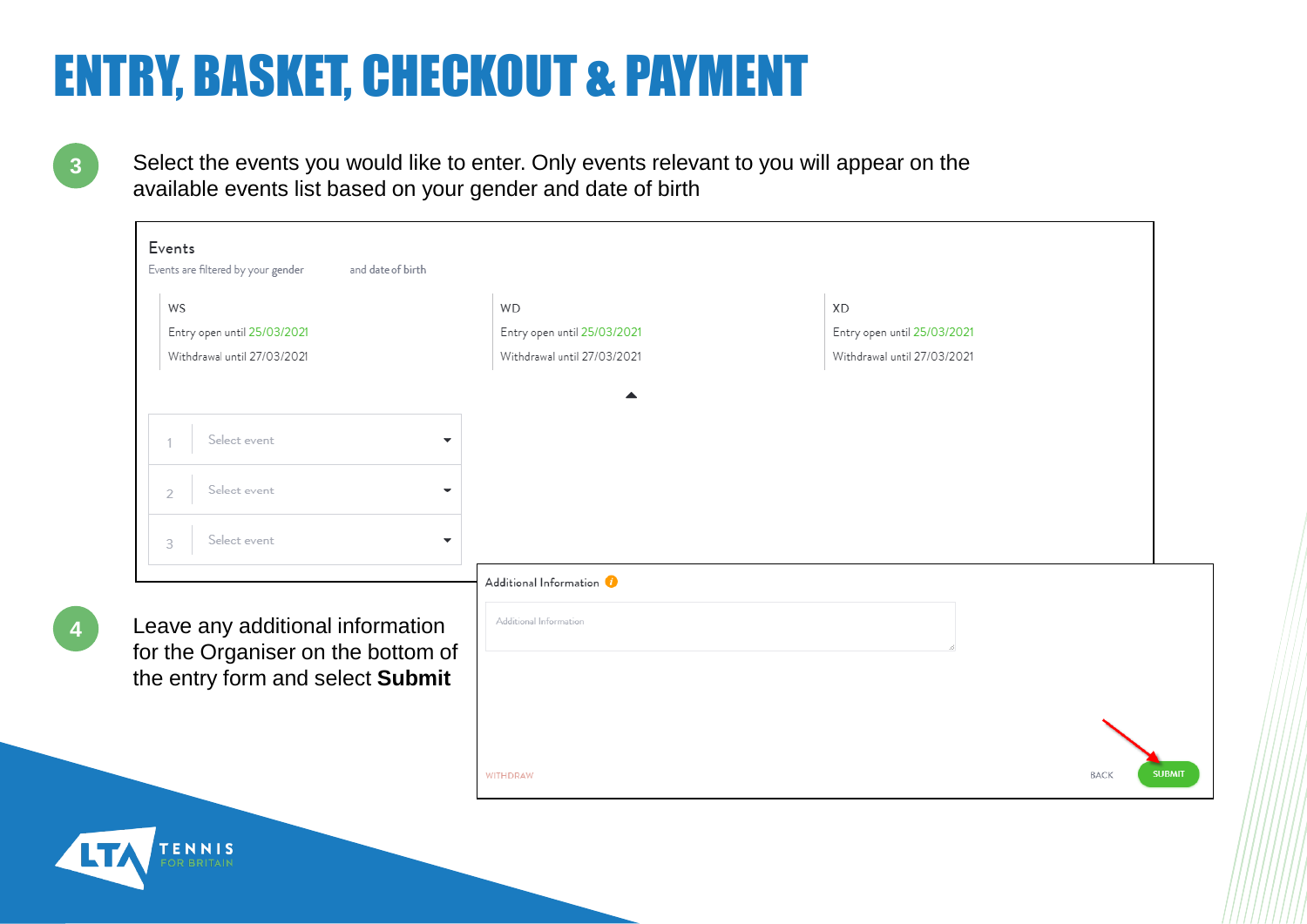**5**

Once you are happy with the events in your basket select **Payment** on the bottom of the screen. If you wish to go back and edit any details of the entry select the **Edit** option

| group at the same grade over the same week (weeklong)/weekend (staged).<br>Read more information on this regulation to avoid potential penalties:<br><b>LTA Weeklong - Grade 3 Holiday Tournaments</b> |                                       |                        |                                                           |
|--------------------------------------------------------------------------------------------------------------------------------------------------------------------------------------------------------|---------------------------------------|------------------------|-----------------------------------------------------------|
| <b>E.</b> LTA Staged - Winter National Tour, Winter Regional Tour, Winter / Summer County Tour (Grade 4) or British Tour Tier 3<br><b>Weeklong Tournament</b><br>Allen House Grounds                   |                                       |                        | Select Pay on the<br>6 <sup>°</sup><br>Checkout screen to |
| □ 04/04/2021 to 10/04/2021<br>WS                                                                                                                                                                       |                                       | $\angle$ EDIT<br>£5,00 | proceed to Payment                                        |
|                                                                                                                                                                                                        |                                       | Total: £5.00           |                                                           |
|                                                                                                                                                                                                        |                                       | <b>PAYMENT</b>         |                                                           |
|                                                                                                                                                                                                        | Payment<br>Choose your payment method |                        |                                                           |
|                                                                                                                                                                                                        | $\bullet$<br>Stripe                   |                        | Payment for 1 tournament entry.<br>Total                  |
|                                                                                                                                                                                                        |                                       |                        | BACK                                                      |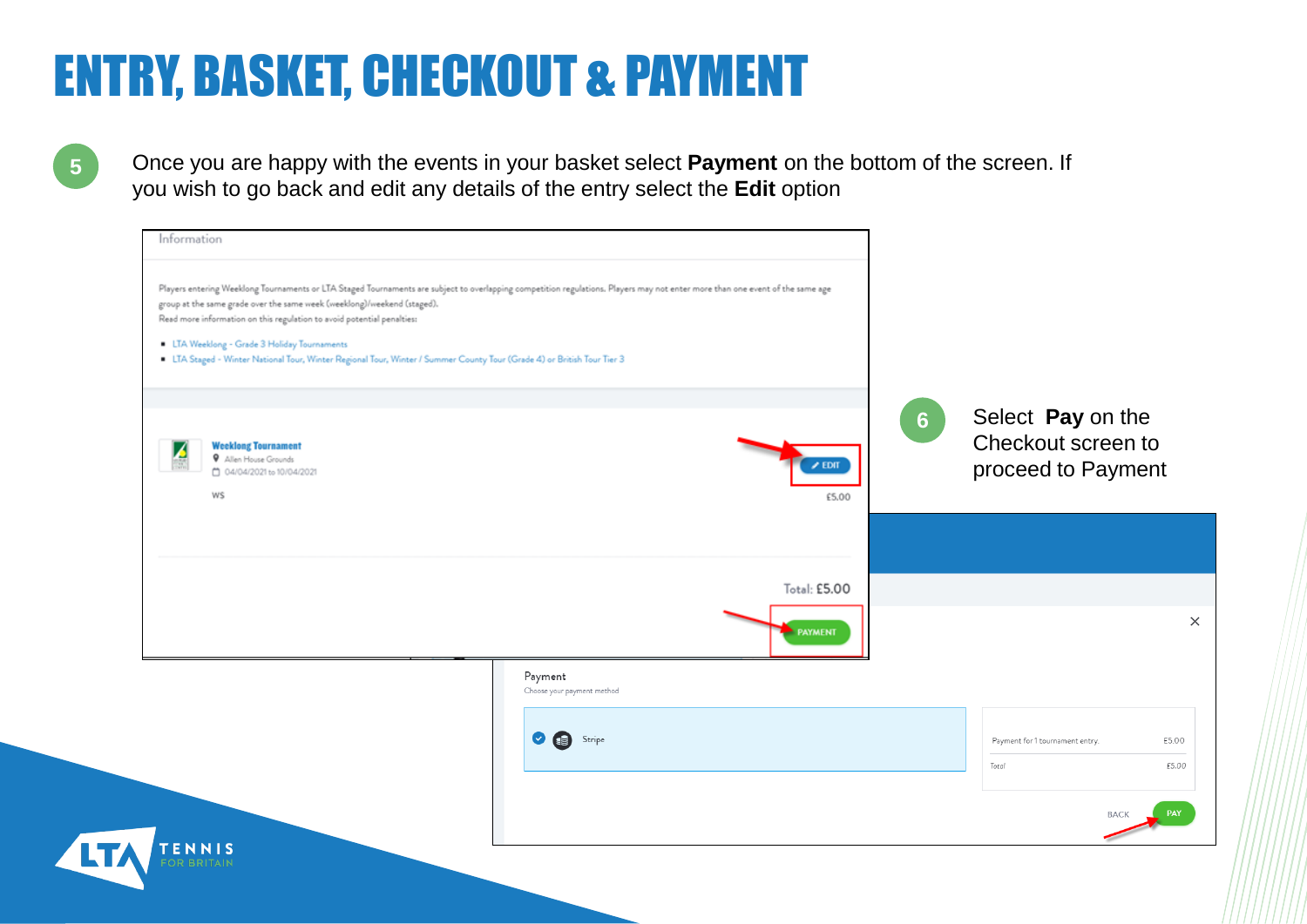**7** Fill in your email address and card details then select **Pay.**  A confirmation message will appear. Select the *My Entries* option to see a summary / status of all your entries

| $\odot$<br><b>LTA</b><br>Checkout (40184)            | $\blacktriangledown$                                                                                                                                                                    |
|------------------------------------------------------|-----------------------------------------------------------------------------------------------------------------------------------------------------------------------------------------|
| <b>D</b> Email<br><b>B</b> Card number               | Your payment has been successfully received by the Organiser. You will receive a confirmation email shortly.<br>Order date: 13/08/2020<br><b>MY ENTRIES</b>                             |
| <b>A</b> CVC<br>$\blacksquare$ MM / YY<br>Pay £18.75 | <b>My entries</b><br>2020                                                                                                                                                               |
|                                                      | <b>Weeklong Tournament for entry rules testing - I</b><br>47 <sub>1</sub><br>Allen House Grounds<br>$\checkmark$ ENTERED 2184<br>04/04/2021 to 10/04/2021<br>Grade 3<br>WS<br><b>WD</b> |
| TENNIS                                               | <b>Weeklong Tournament for entry rules testing - 2</b><br>$\sqrt{\text{LTV}}$<br>Allen House Grounds<br>$\times$ WITHDRAWN $\Big)$ 218d<br>04/04/2021 to 10/04/2021<br>Grade 3          |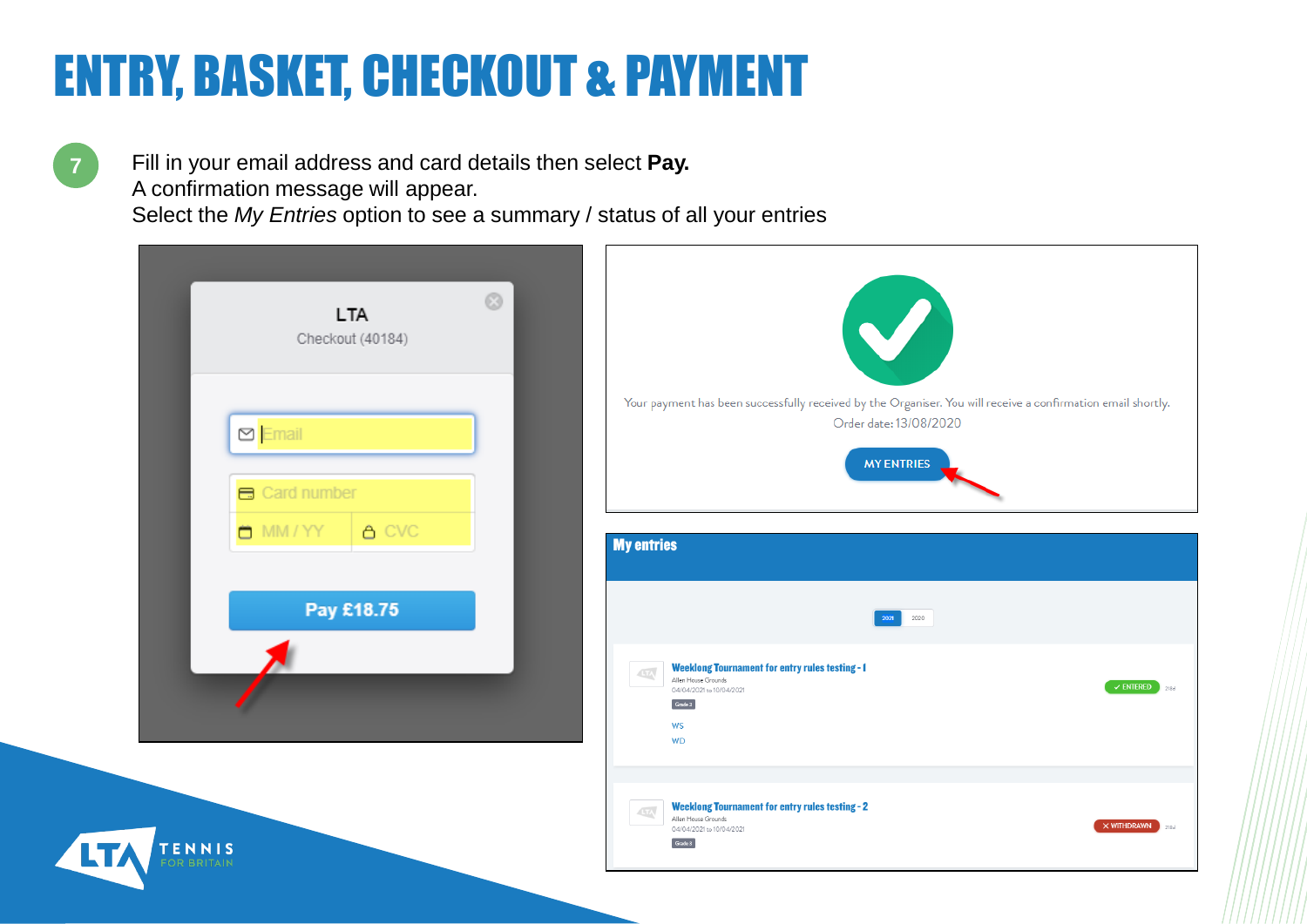#### EDITING AN ENTRY AND WITHDRAWING

**1** To edit or withdraw an entry click on the **Entered status button** in your list of Entries



**Please note that withdrawing from n event is subject to a 3.4%+40p admin fee.**

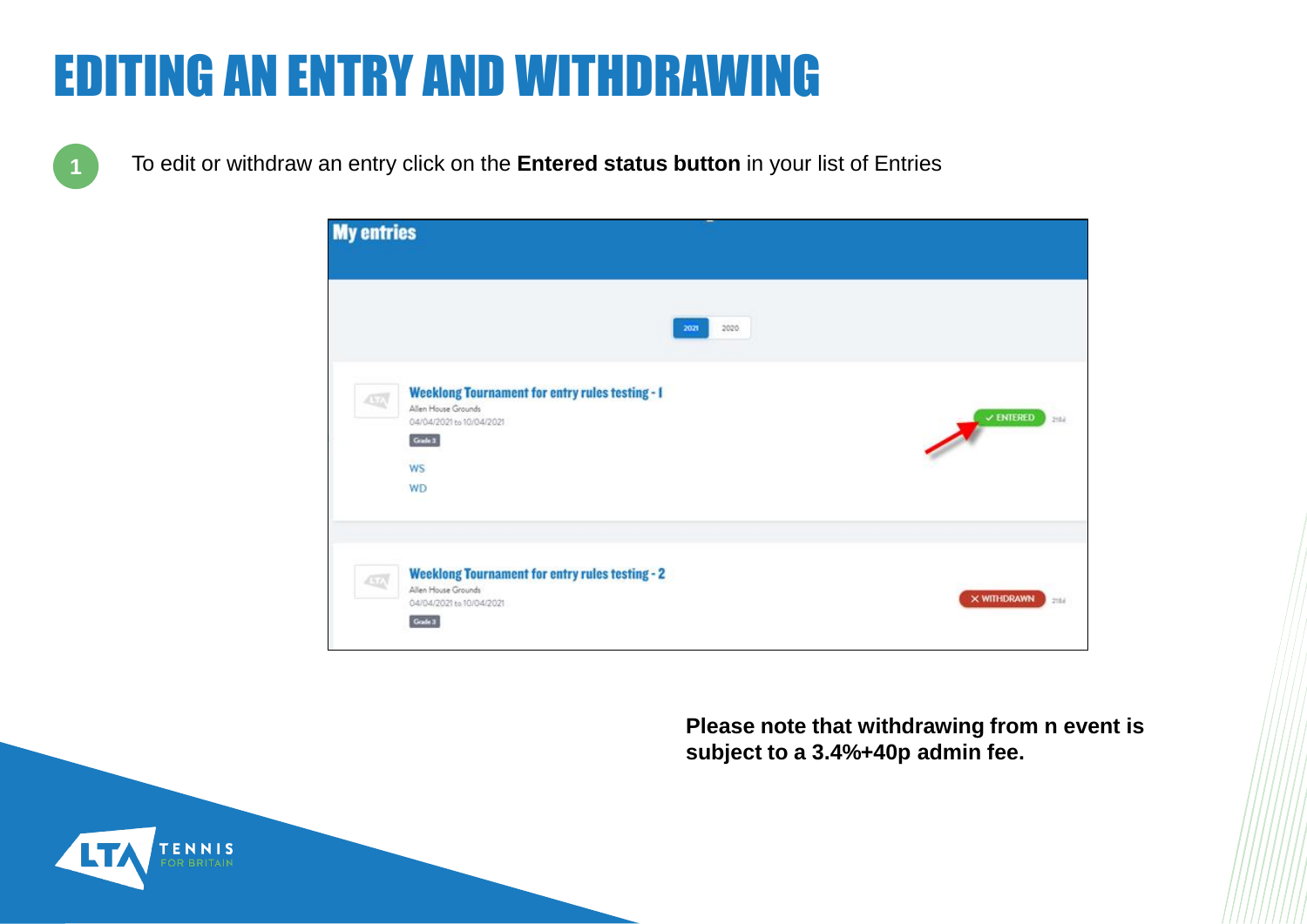#### EDITING AN ENTRY AND WITHDRAWING

**2** To withdraw from only one event select the relevant event on your Online Entry

| <b>Sport</b>    | Club:<br><b>National Tennis Centre</b>              |                           |
|-----------------|-----------------------------------------------------|---------------------------|
|                 | <b>LTA Number:</b>                                  |                           |
| <b>Events</b>   | Event 1:<br>Womens Deaf Singles <sup>1</sup>        | <b>WITHDRAW</b>           |
|                 | Event 2:<br>Womens Deaf Doubles (D (Partner wanted) | <b>WITHDRAW</b>           |
|                 |                                                     |                           |
| <b>WITHDRAW</b> |                                                     | <b>BACK TO TOURNAMENT</b> |

**3**

ENNIS

Select the relevant event / events in the pop up window and hit **Withdraw.**

If you wish to withdraw from multiple events select all events from this list.



#### V Womens Deaf Singles Womens Deaf Doubles @ (Partner wanted)

**WITHDRAW** 

CANCEL

*The Withdraw option on the bottom of the Entry Form will open the same window.*

**Please note that withdrawing from an event is subject to a 3.4%+40p admin fee.**